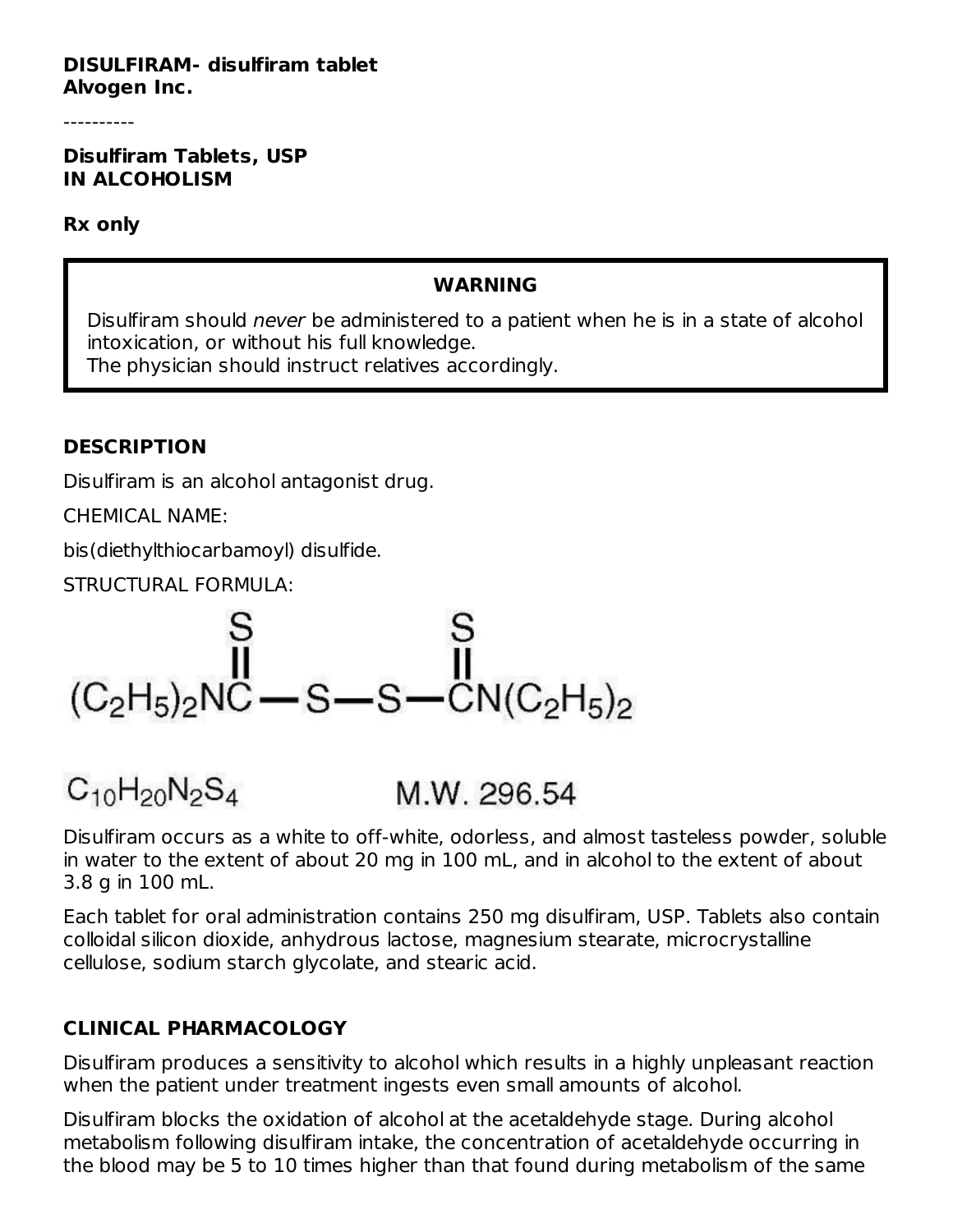amount of alcohol alone.

Accumulation of acetaldehyde in the blood produces a complex of highly unpleasant symptoms referred to hereinafter as the disulfiram-alcohol reaction. This reaction, which is proportional to the dosage of both disulfiram and alcohol, will persist as long as alcohol is being metabolized. Disulfiram does not appear to influence the rate of alcohol elimination from the body.

Disulfiram is absorbed slowly from the gastrointestinal tract and is eliminated slowly from the body. One (or even two) weeks after a patient has taken his last dose of disulfiram, ingestion of alcohol may produce unpleasant symptoms.

Prolonged administration of disulfiram does not produce tolerance; the longer a patient remains on therapy, the more exquisitely sensitive he becomes to alcohol.

# **INDICATIONS AND USAGE**

Disulfiram is an aid in the management of selected chronic alcohol patients who want to remain in a state of enforced sobriety so that supportive and psychotherapeutic treatment may be applied to best advantage.

Disulfiram is not a cure for alcoholism. When used alone, without proper motivation and supportive therapy, it is unlikely that it will have any substantive effect on the drinking pattern of the chronic alcoholic.

# **CONTRAINDICATIONS**

Patients who are receiving or have recently received metronidazole, paraldehyde, alcohol, or alcohol-containing preparations, e.g., cough syrups, tonics and the like, should not be given disulfiram.

Disulfiram is contraindicated in the presence of severe myocardial disease or coronary occlusion, psychoses, and hypersensitivity to disulfiram or to other thiuram derivatives used in pesticides and rubber vulcanization.

#### **WARNINGS**

**Disulfiram should never be administered to a patient when he is in a state of alcohol intoxication, or without his full knowledge. The physician should instruct relatives accordingly.**

The patient must be fully informed of the disulfiram-alcohol reaction. He must be strongly cautioned against surreptitious drinking while taking the drug, and he must be fully aware of the possible consequences. He should be warned to avoid alcohol in disguised forms, i.e., in sauces, vinegars, cough mixtures, and even in aftershave lotions and back rubs. He should also be warned that reactions may occur with alcohol up to 14 days after ingesting disulfiram.

# **The Disulfiram-Alcohol Reaction**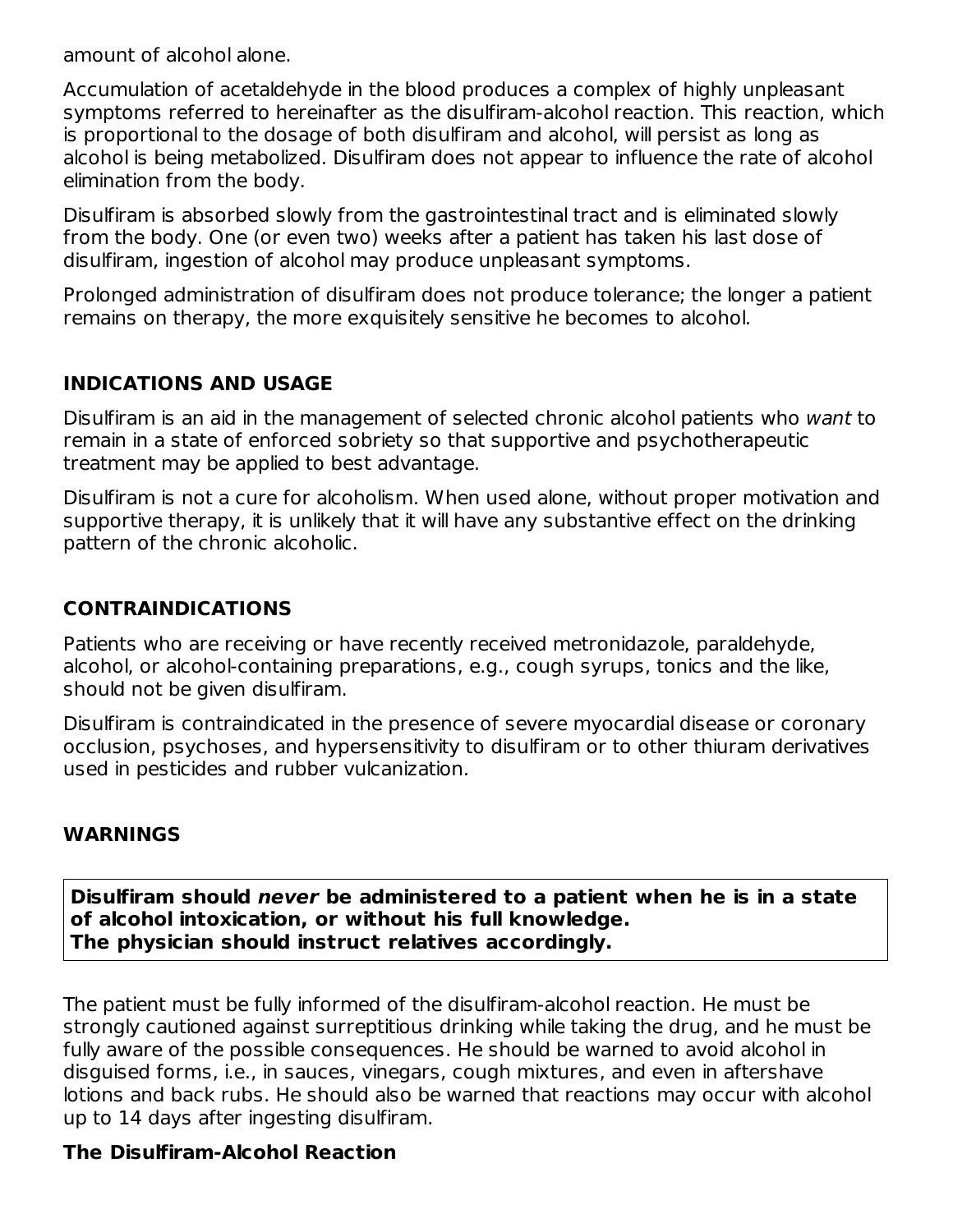Disulfiram plus alcohol, even small amounts, produce flushing, throbbing in head and neck, throbbing headache, respiratory difficulty, nausea, copious vomiting, sweating, thirst, chest pain, palpitation, dyspnea, hyperventilation, tachycardia, hypotension, syncope, marked uneasiness, weakness, vertigo, blurred vision, and confusion. In severe reactions there may be respiratory depression, cardiovascular collapse, arrhythmias, myocardial infarction, acute congestive heart failure, unconsciousness, convulsions, and death.

The intensity of the reaction varies with each individual, but is generally proportional to the amounts of disulfiram and alcohol ingested. Mild reactions may occur in the sensitive individual when the blood alcohol concentration is increased to as little as 5 mg to 10 mg per 100 mL. Symptoms are fully developed at 50 mg per 100 mL, and unconsciousness usually results when the blood alcohol level reaches 125 mg to 150 mg.

The duration of the reaction varies from 30 to 60 minutes, to several hours in the more severe cases, or as long as there is alcohol in the blood.

## **Concomitant Conditions**

Because of the possibility of an accidental disulfiram-alcohol reaction, disulfiram should be used with extreme caution in patients with any of the following conditions: diabetes mellitus, hypothyroidism, epilepsy, cerebral damage, chronic and acute nephritis, hepatic cirrhosis or insufficiency.

# **PRECAUTIONS**

Patients with a history of rubber contact dermatitis should be evaluated for hypersensitivity to thiuram derivatives before receiving disulfiram (see CONTRAINDICATIONS).

It is suggested that every patient under treatment carry an Identification Card stating that he is receiving disulfiram and describing the symptoms most likely to occur as a result of the disulfiram-alcohol reaction. In addition, this card should indicate the physician or institution to be contacted in an emergency. (Cards may be obtained from Alvogen, Inc. upon request.)

Alcoholism may accompany or be followed by dependence on narcotics or sedatives. Barbiturates and disulfiram have been administered concurrently without untoward effects; the possibility of initiating a new abuse should be considered.

Hepatic toxicity including hepatic failure resulting in transplantation or death have been reported. Severe and sometimes fatal hepatitis associated with disulfiram therapy may develop even after many months of therapy. Hepatic toxicity has occurred in patients with or without prior history of abnormal liver function. Patients should be advised to immediately notify their physician of any early symptoms of hepatitis, such as fatigue, weakness, malaise, anorexia, nausea, vomiting, jaundice, or dark urine.

Baseline and follow-up liver function tests (10 to 14 days) are suggested to detect any hepatic dysfunction that may result with disulfiram therapy. In addition, a complete blood count and serum chemistries, including liver function tests, should be monitored.

Patients taking disulfiram tablets should not be exposed to ethylene dibromide or its vapors. This precaution is based on preliminary results of animal research currently in progress that suggest a toxic interaction between inhaled ethylene dibromide and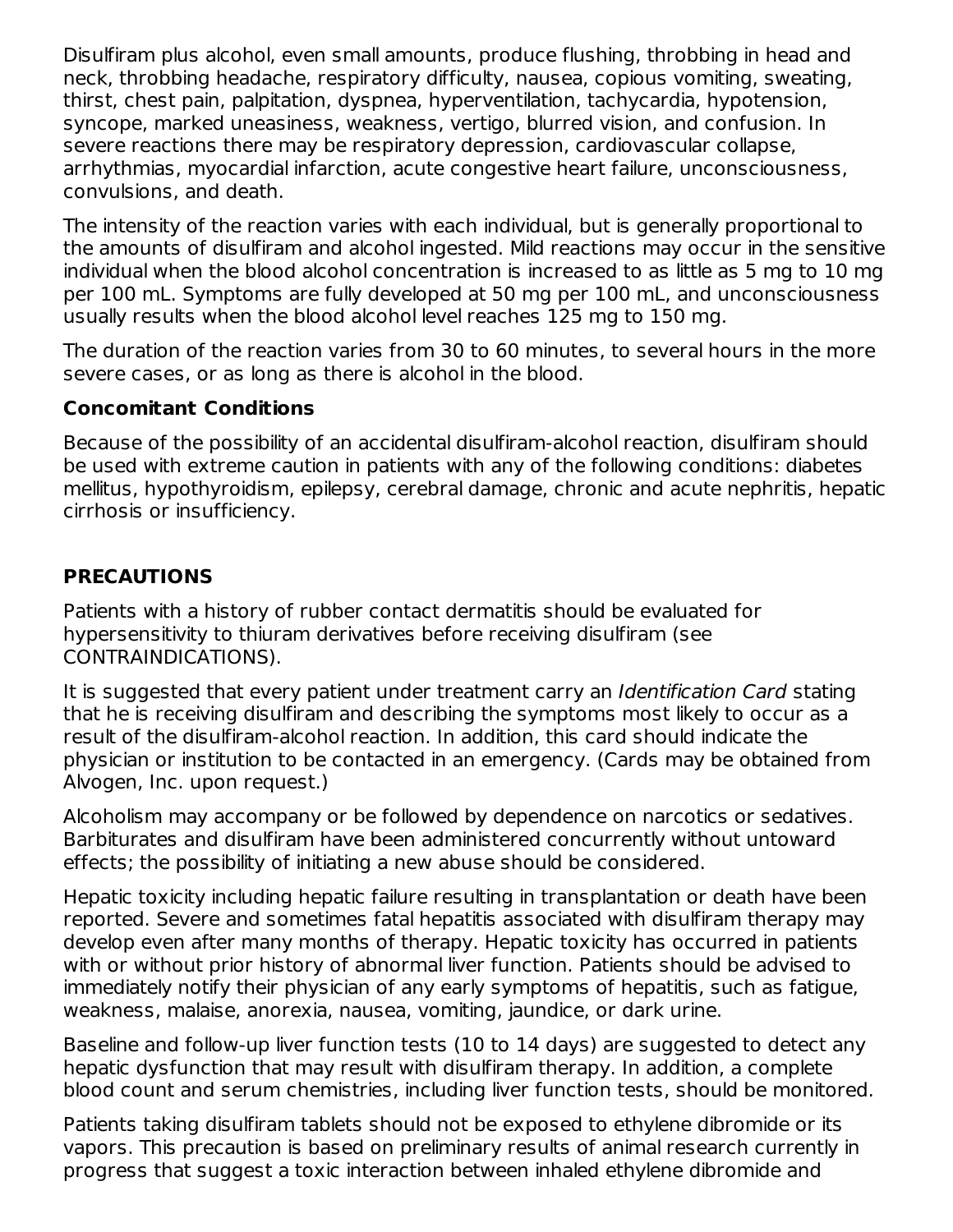ingested disulfiram resulting in a higher incidence of tumors and mortality in rats. A correlation between this finding and humans, however, has not been demonstrated.

## **Drug Interactions**

Disulfiram appears to decrease the rate at which certain drugs are metabolized and therefore may increase the blood levels and the possibility of clinical toxicity of drugs given concomitantly.

DISULFIRAM SHOULD BE USED WITH CAUTION IN THOSE PATIENTS RECEIVING PHENYTOIN AND ITS CONGENERS, SINCE THE CONCOMITANT ADMINISTRATION OF THESE TWO DRUGS CAN LEAD TO PHENYTOIN INTOXICATION. PRIOR TO ADMINISTERING DISULFIRAM TO A PATIENT ON PHENYTOIN THERAPY, A BASELINE PHENYTOIN SERUM LEVEL SHOULD BE OBTAINED. SUBSEQUENT TO INITIATION OF DISULFIRAM THERAPY, SERUM LEVELS OF PHENYTOIN SHOULD BE DETERMINED ON DIFFERENT DAYS FOR EVIDENCE OF AN INCREASE OR FOR A CONTINUING RISE IN LEVELS. INCREASED PHENYTOIN LEVELS SHOULD BE TREATED WITH APPROPRIATE DOSAGE ADJUSTMENT.

It may be necessary to adjust the dosage of oral anticoagulants upon beginning or stopping disulfiram, since disulfiram may prolong prothrombin time.

Patients taking isoniazid when disulfiram is given should be observed for the appearance of unsteady gait or marked changes in mental status, the disulfiram should be discontinued if such signs appear.

In rats, simultaneous ingestion of disulfiram and nitrite in the diet for 78 weeks has been reported to cause tumors, and it has been suggested that disulfiram may react with nitrites in the rat stomach to form a nitrosamine, which is tumorigenic. Disulfiram alone in the rat's diet did not lead to such tumors. The relevance of this finding to humans is not known at this time.

# **Usage In Pregnancy**

The safe use of this drug in pregnancy has not been established. Therefore, disulfiram should be used during pregnancy only when, in the judgement of the physician, the probable benefits outweigh the possible risks.

# **Pediatric Use**

Safety and effectiveness in pediatric patients have not been established.

#### **Nursing Mothers**

It is not known whether this drug is excreted in human milk. Since many drugs are so excreted, disulfiram should not be given to nursing mothers.

#### **Geriatric Use**

A determination has not been made whether controlled clinical studies of disulfiram included sufficient numbers of subjects aged 65 and over to define a difference in response from younger subjects. Other reported clinical experience has not identified differences in responses between the elderly and younger patients. In general, dose selection for an elderly patient should be cautious, usually starting at the low end of the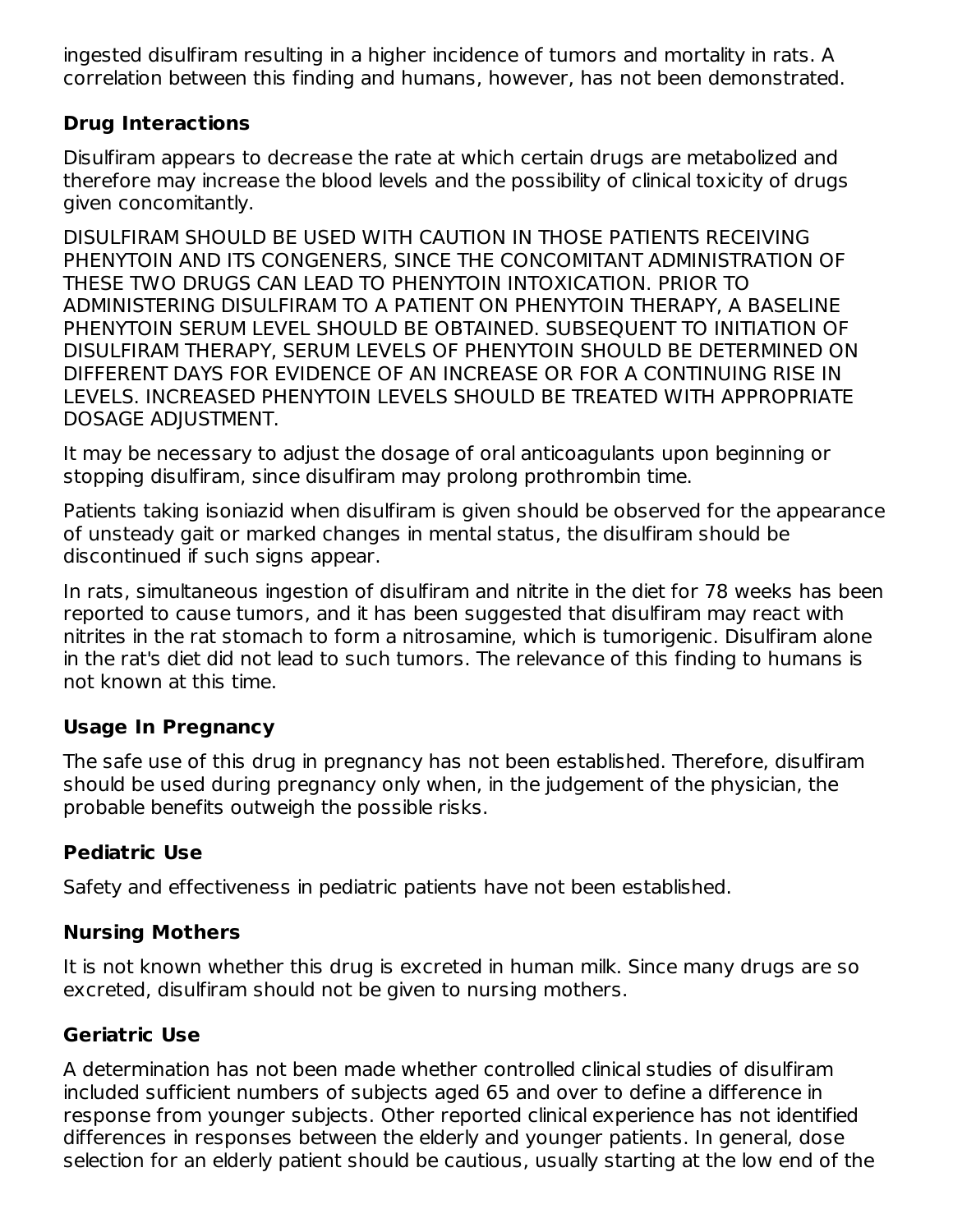dosing range, reflecting the greater frequency of decreased hepatic, renal or cardiac function, and of concomitant disease or other drug therapy.

# **ADVERSE REACTIONS**

(See CONTRAINDICATIONS , WARNINGS , and PRECAUTIONS.)

OPTIC NEURITIS, PERIPHERAL NEURITIS, POLYNEURITIS, AND PERIPHERAL NEUROPATHY MAY OCCUR FOLLOWING ADMINISTRATION OF DISULFIRAM.

Multiple cases of hepatitis, including both cholestatic and fulminant hepatitis, as well as hepatic failure resulting in transplantation or death, have been reported with administration of disulfiram.

Occasional skin eruptions are, as a rule, readily controlled by concomitant administration of an antihistaminic drug.

In a small number of patients, a transient mild drowsiness, fatigability, impotence, headache, acneform eruptions, allergic dermatitis, or a metallic or garlic-like aftertaste may be experienced during the first two weeks of therapy. These complaints usually disappear spontaneously with the continuation of therapy, or with reduced dosage.

Psychotic reactions have been noted, attributable in most cases to high dosage, combined toxicity (with metronidazole or isoniazid), or to the unmasking of underlying psychoses in patients stressed by the withdrawal of alcohol.

#### **To report SUSPECTED ADVERSE REACTIONS, contact Alvogen, Inc. at 1-866- 770-3024 or FDA at 1-800-FDA-1088 or www.fda.gov/medwatch.**

# **OVERDOSAGE**

No specific information is available on the treatment of overdosage with disulfiram. It is recommended that the physician contact the local Poison Control Center.

# **DOSAGE AND ADMINISTRATION**

Disulfiram should never be administered until the patient has abstained from alcohol for at least 12 hours.

# **Initial Dosage Schedule**

In the first phase of treatment, a *maximum* of 500 mg daily is given in a single dose for one to two weeks. Although usually taken in the morning, disulfiram may be taken on retiring by patients who experience a sedative effect. Alternatively, to minimize, or eliminate, the sedative effect, dosage may be adjusted downward.

#### **Maintenance Regimen**

The average maintenance dose is 250 mg daily (range, 125 mg to 500 mg), it should not exceed 500 mg daily.

**Note:** Occasionally patients, while seemingly on adequate maintenance doses of disulfiram, report that they are able to drink alcoholic beverages with impunity and without any symptomatology. All appearances to the contrary, such patients must be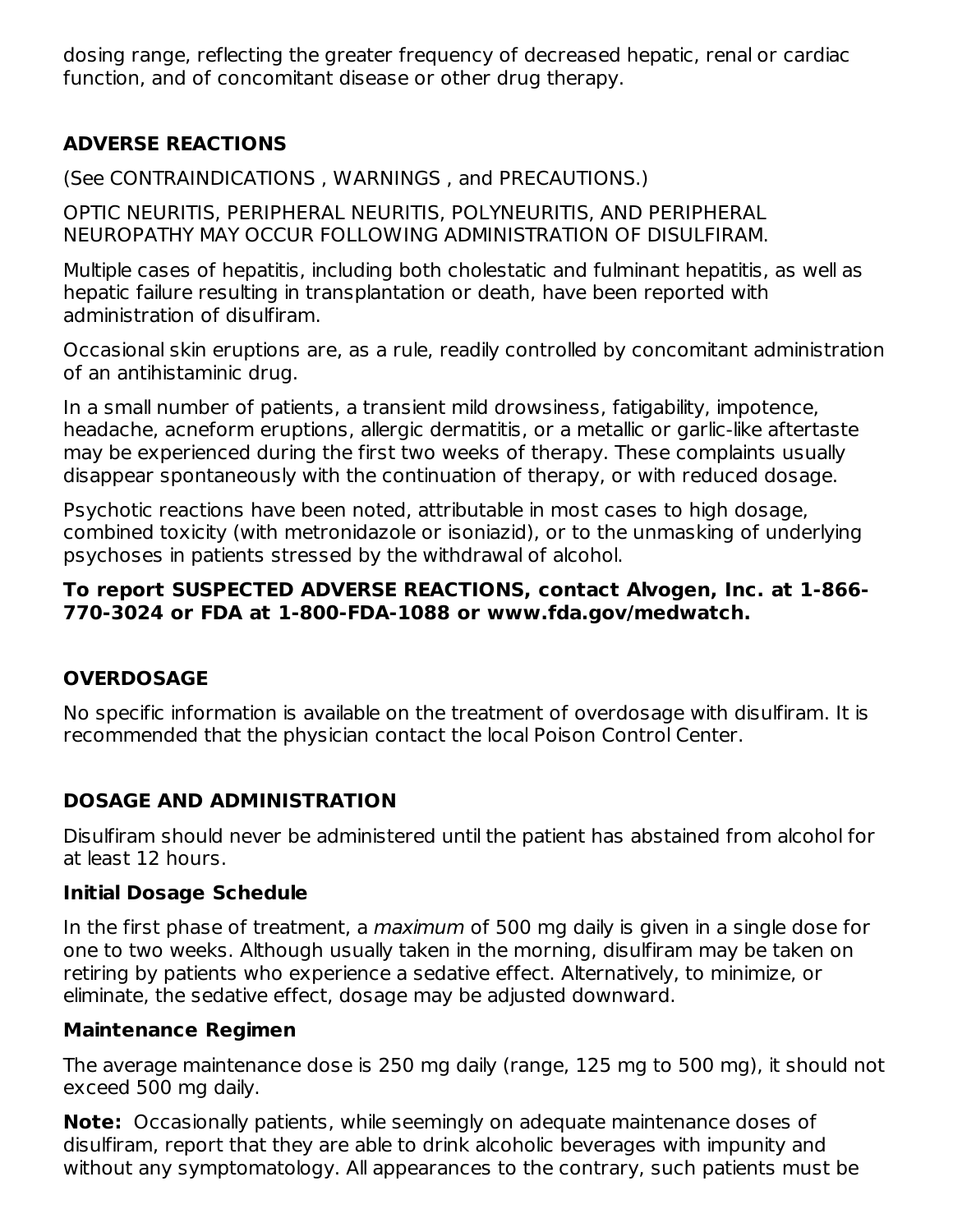presumed to be disposing of their tablets in some manner without actually taking them. Until such patients have been observed reliably taking their daily disulfiram tablets (preferably crushed and well mixed with liquid), it cannot be concluded that disulfiram is ineffective.

# **Duration of Therapy**

The daily, uninterrupted administration of disulfiram must be continued until the patient is fully recovered socially and a basis for permanent self-control is established. Depending on the individual patient, maintenance therapy may be required for months or even years.

# **Trial with Alcohol**

During early experience with disulfiram, it was thought advisable for each patient to have at least one supervised alcohol-drug reaction. More recently, the test reaction has been largely abandoned. Furthermore, such a test reaction should never be administered to a patient over 50 years of age. A clear, detailed and convincing description of the reaction is felt to be sufficient in most cases.

However, where a test reaction is deemed necessary, the suggested procedure is as follows:

After the first one to two weeks' therapy with 500 mg daily, a drink of 15 mL (1/2 oz) of 100 proof whiskey, or equivalent, is taken slowly. This test dose of alcoholic beverage may be repeated once only, so that the total dose does not exceed 30 mL (1 oz) of whiskey. Once a reaction develops, no more alcohol should be consumed. Such tests should be carried out only when the patient is hospitalized, or comparable supervision and facilities, including oxygen, are available.

# **Management of Disulfiram-Alcohol Reaction**

In severe reactions, whether caused by an excessive test dose or by the patient's unsupervised ingestion of alcohol, supportive measures to restore blood pressure and treat shock should be instituted. Other recommendations include: oxygen, carbogen (95% oxygen and 5% carbon dioxide), vitamin C intravenously in massive doses (1 g) and ephedrine sulfate. Antihistamines have also been used intravenously. Potassium levels should be monitored, particularly in patients on digitalis, since hypokalemia has been reported.

# **HOW SUPPLIED**

Disulfiram Tablets, USP are white, round, unscored tablets debossed 607.

Bottle of 30 NDC 47781-607-30

Dispense in a tight, light-resistant container as defined in the USP.

Store at 20°C to 25°C (68°F to 77°F). [See USP Controlled Room Temperature].

# **Manufactured by:**

Norwich Pharmaceuticals, Inc. Norwich, NY 13815 USA

**Distributed by:** Alvogen, Inc.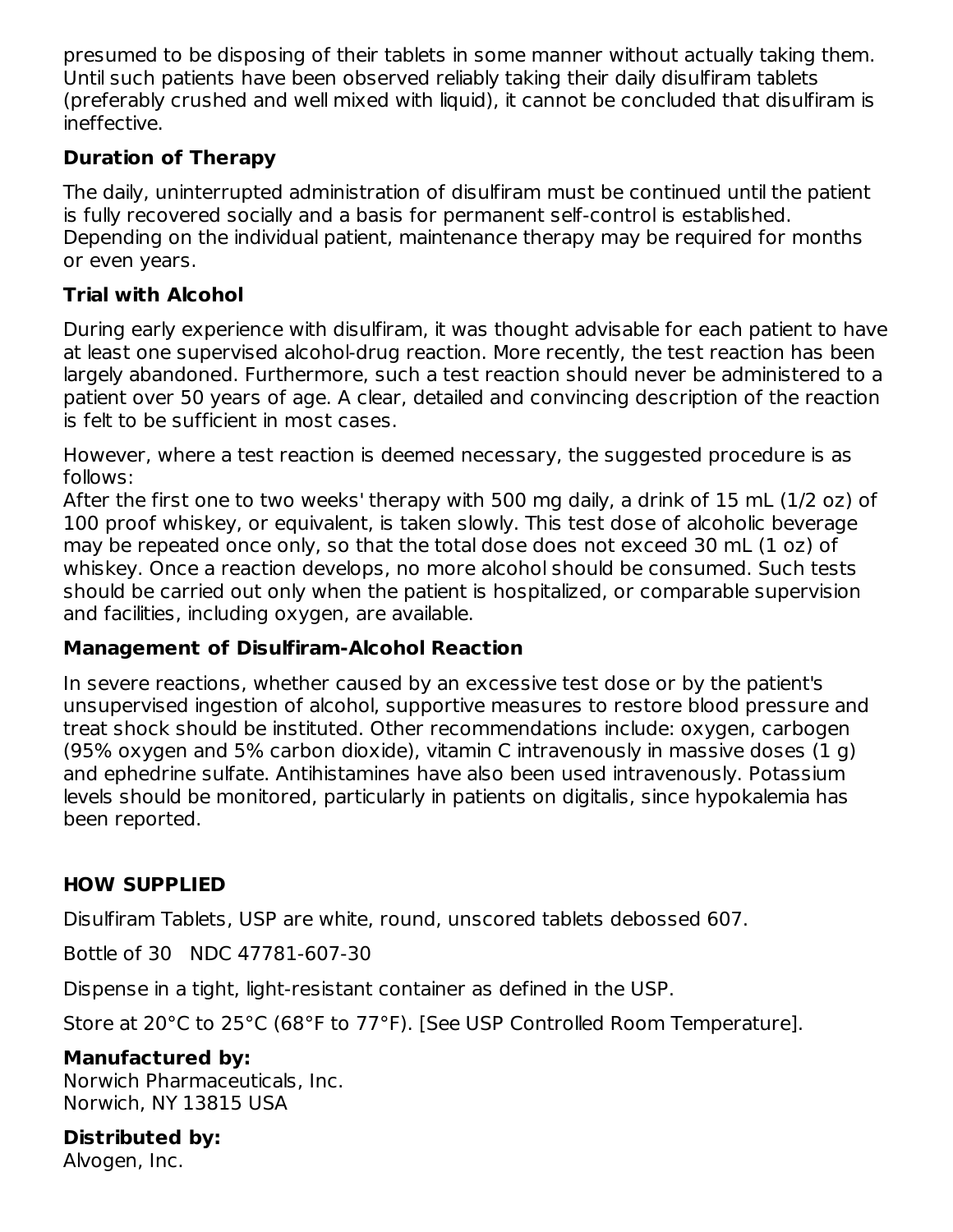Morristown, NJ 07960 USA

PI607-03 Rev. 01/2020 PKG02698

#### **NDC** 47781-**607**-30

DISULFIRAM TABLETS, USP 250 mg

**WARNING: To the Physician:** This is a potent drug; indiscriminate use may result in serious undesirable reactions.

Before administering this product, physicians should familiarize themselves with the enclosed literature.

**To the Pharmacist:** When dispensing this product, include the following as part of the Rx labeling:

**WARNING:** Administration of this drug without the full knowledge of the patient may result in serious complications.

30 Tablets Rx only



# **IMPORTANT MEDICAL INFORMATION PATIENT CARD**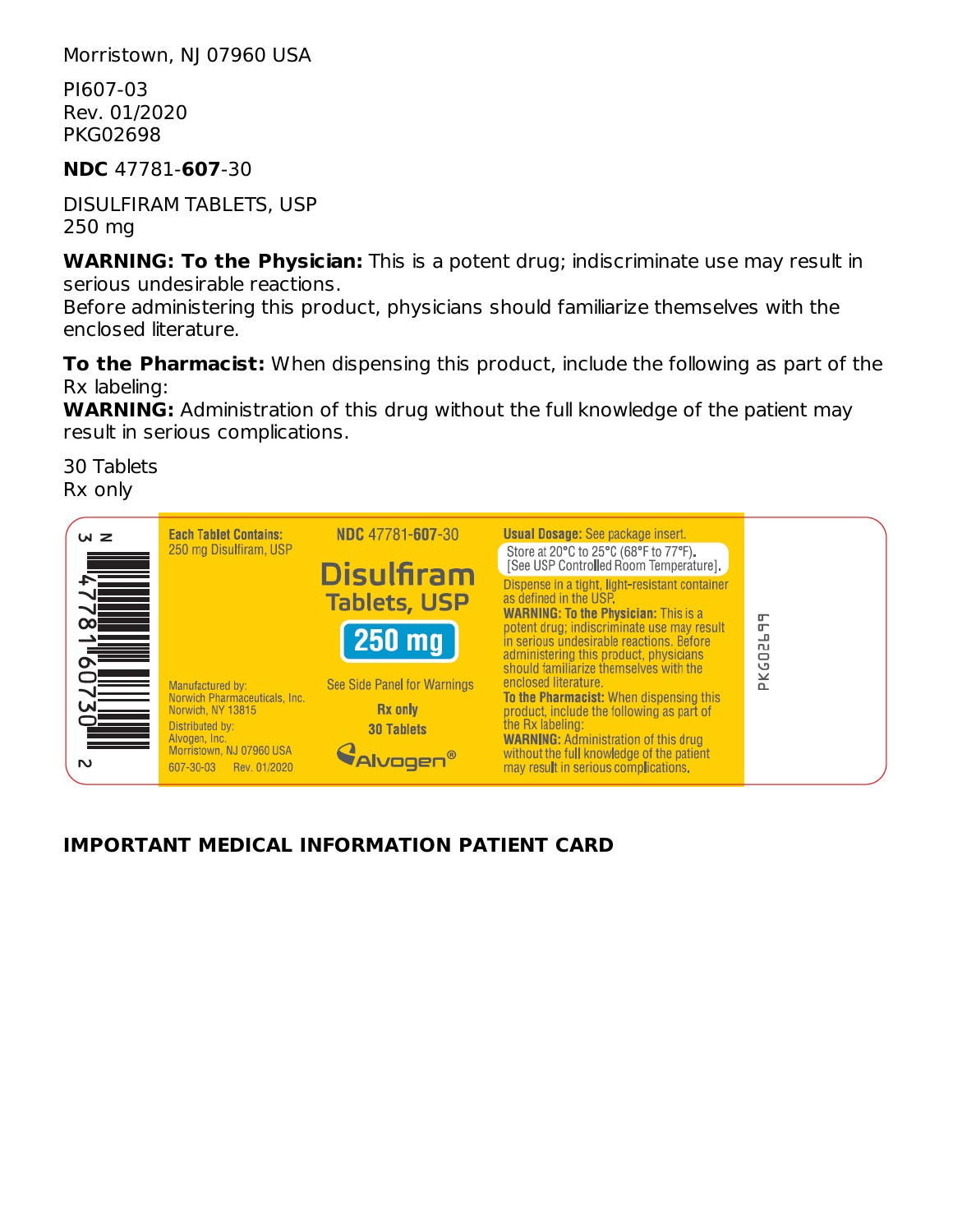# **IMPORTANT MEDICAL INFORMATION**

| Alvogen, Inc.                                                     | For important medical information |
|-------------------------------------------------------------------|-----------------------------------|
| Morristown, NJ 07960 USA 01/2020 PKG02700 please see reverse side |                                   |



I am taking a drug called DISULFIRAM. If I appear disoriented, too ill to give a medical history, or if I am unconscious, I may be experiencing a serious DISULFIRAM/alcohol reaction.

DO NOT ADMINISTER ALCOHOL, PARALDEHYDE, OR ANY MIXTURE THAT CONTAINS ALCOHOL

Suggested emergency measures to help counteract a DISULFIRAM/alcohol reaction should include usual supportive measures to restore blood pressure and treat shock; additional measures include the inhalation of oxygen and the intravenous administration of antihistamines or ephedrine sulfate.

Patient: To be carried at all times while taking DISULFIRAM

For information about me and whom to contact in the event of a reaction Please see reverse side

**DISULFIRAM**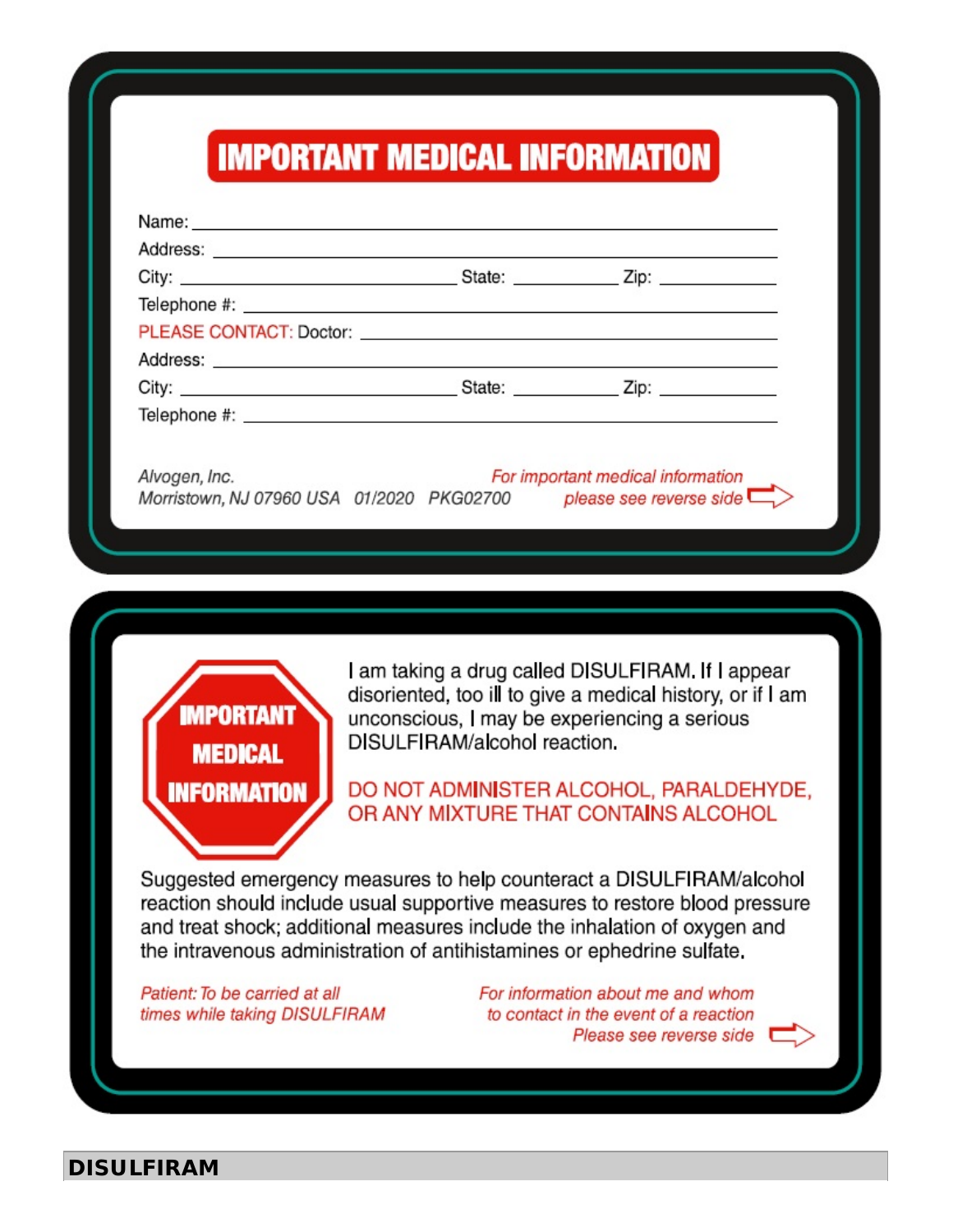| disulfiram tablet                                        |                                             |                                                                      |                                                                     |                           |            |                                       |                |                                     |  |
|----------------------------------------------------------|---------------------------------------------|----------------------------------------------------------------------|---------------------------------------------------------------------|---------------------------|------------|---------------------------------------|----------------|-------------------------------------|--|
| <b>Product Information</b>                               |                                             |                                                                      |                                                                     |                           |            |                                       |                |                                     |  |
| <b>Product Type</b>                                      |                                             |                                                                      | HUMAN PRESCRIPTION DRUG                                             | <b>Item Code (Source)</b> |            |                                       | NDC: 47781-607 |                                     |  |
|                                                          | <b>Route of Administration</b>              |                                                                      | ORAL                                                                |                           |            |                                       |                |                                     |  |
|                                                          |                                             |                                                                      |                                                                     |                           |            |                                       |                |                                     |  |
|                                                          | <b>Active Ingredient/Active Moiety</b>      |                                                                      |                                                                     |                           |            |                                       |                |                                     |  |
|                                                          |                                             |                                                                      | <b>Ingredient Name</b>                                              |                           |            | <b>Basis of Strength</b>              |                | <b>Strength</b>                     |  |
|                                                          |                                             |                                                                      | <b>DISULFIRAM</b> (UNII: TR3MLJ1UAI) (DISULFIRAM - UNII:TR3MLJ1UAI) |                           |            | <b>DISULFIRAM</b>                     |                | 250 mg                              |  |
|                                                          |                                             |                                                                      |                                                                     |                           |            |                                       |                |                                     |  |
|                                                          | <b>Inactive Ingredients</b>                 |                                                                      |                                                                     |                           |            |                                       |                |                                     |  |
|                                                          |                                             |                                                                      | <b>Ingredient Name</b>                                              |                           |            |                                       |                | <b>Strength</b>                     |  |
|                                                          | <b>ANHYDROUS LACTOSE (UNII: 3SY5LH9PMK)</b> |                                                                      |                                                                     |                           |            |                                       |                |                                     |  |
|                                                          | MAGNESIUM STEARATE (UNII: 70097M6I30)       |                                                                      |                                                                     |                           |            |                                       |                |                                     |  |
| <b>SILICON DIOXIDE (UNII: ETJ7Z6XBU4)</b>                |                                             |                                                                      |                                                                     |                           |            |                                       |                |                                     |  |
|                                                          |                                             |                                                                      | MICROCRYSTALLINE CELLULOSE (UNII: OP1R32D61U)                       |                           |            |                                       |                |                                     |  |
| SODIUM STARCH GLYCOLATE TYPE A POTATO (UNII: 5856J3G2A2) |                                             |                                                                      |                                                                     |                           |            |                                       |                |                                     |  |
| <b>STEARIC ACID (UNII: 4ELV7Z65AP)</b>                   |                                             |                                                                      |                                                                     |                           |            |                                       |                |                                     |  |
|                                                          |                                             |                                                                      |                                                                     |                           |            |                                       |                |                                     |  |
| <b>Product Characteristics</b>                           |                                             |                                                                      |                                                                     |                           |            |                                       |                |                                     |  |
| Color<br>white                                           |                                             |                                                                      |                                                                     | <b>Score</b>              |            |                                       | no score       |                                     |  |
| <b>Shape</b>                                             |                                             | <b>ROUND</b>                                                         | <b>Size</b>                                                         |                           | 13mm       |                                       |                |                                     |  |
| <b>Flavor</b>                                            |                                             |                                                                      | <b>Imprint Code</b>                                                 |                           |            | 607                                   |                |                                     |  |
| <b>Contains</b>                                          |                                             |                                                                      |                                                                     |                           |            |                                       |                |                                     |  |
|                                                          |                                             |                                                                      |                                                                     |                           |            |                                       |                |                                     |  |
| <b>Packaging</b>                                         |                                             |                                                                      |                                                                     |                           |            |                                       |                |                                     |  |
| #                                                        | <b>Item Code</b>                            |                                                                      | <b>Package Description</b>                                          |                           |            | <b>Marketing Start</b><br><b>Date</b> |                | <b>Marketing End</b><br><b>Date</b> |  |
| 1                                                        | NDC: 47781-<br>607-01                       | 100 in 1 BOTTLE; Type 0: Not a Combination<br>Product                |                                                                     |                           | 08/09/2013 |                                       |                | 12/31/2017                          |  |
| $\overline{2}$                                           | NDC:47781-<br>607-30                        | 30 in 1 BOTTLE, PLASTIC; Type 0: Not a<br><b>Combination Product</b> |                                                                     |                           | 08/09/2013 |                                       |                |                                     |  |
|                                                          |                                             |                                                                      |                                                                     |                           |            |                                       |                |                                     |  |
| <b>Marketing Information</b>                             |                                             |                                                                      |                                                                     |                           |            |                                       |                |                                     |  |
|                                                          | <b>Marketing</b><br>Category                |                                                                      | <b>Application Number or Monograph</b><br><b>Citation</b>           |                           |            | <b>Marketing Start</b><br>Date        |                | <b>Marketing End</b><br>Date        |  |
|                                                          | <b>ANDA</b>                                 | ANDA091681                                                           |                                                                     |                           |            | 08/09/2013                            |                |                                     |  |
|                                                          |                                             |                                                                      |                                                                     |                           |            |                                       |                |                                     |  |

**Labeler -** Alvogen Inc. (008057330)

# **Establishment**